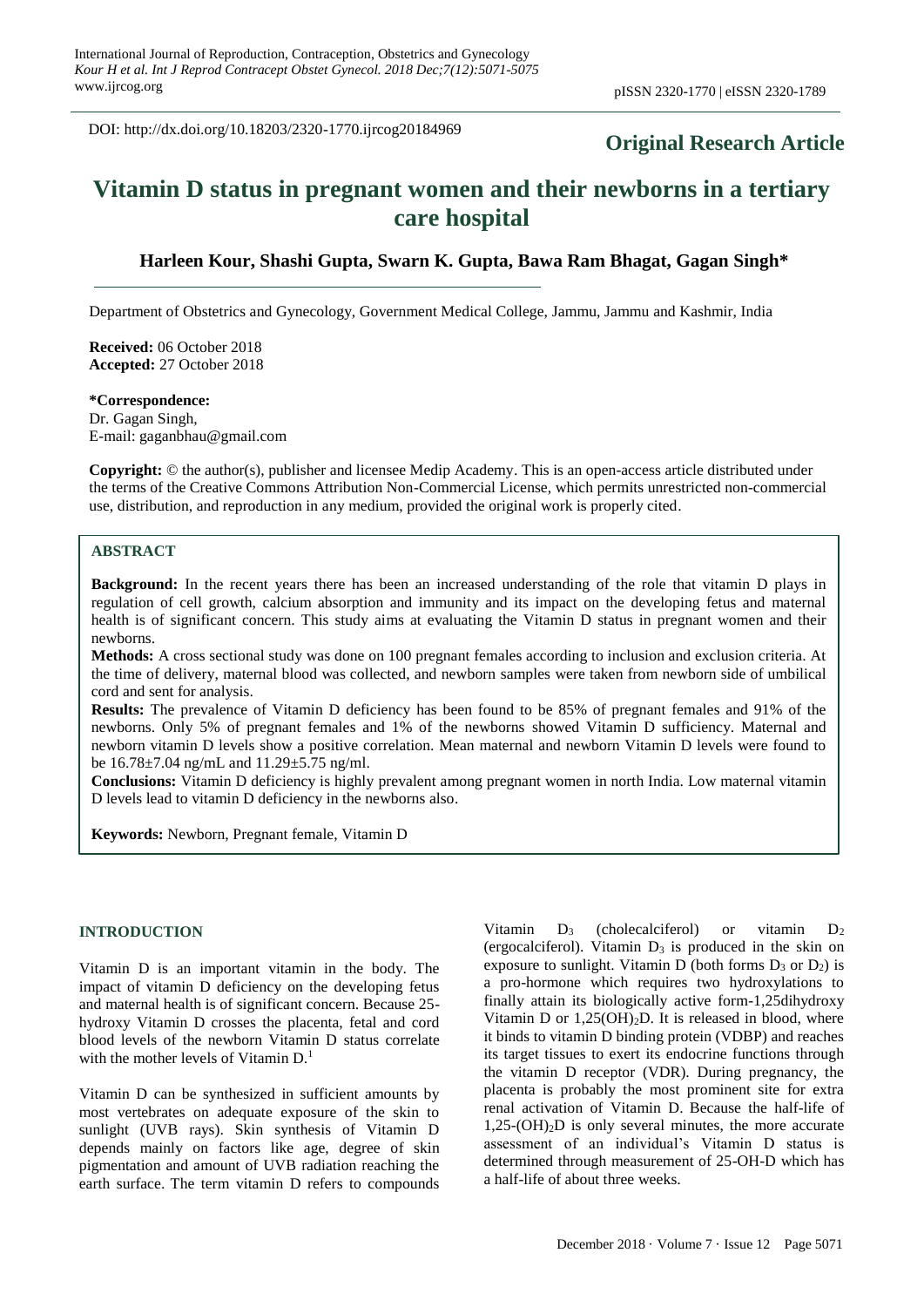Vitamin D deficiency prevails in epidemic proportions all over the Indian subcontinent, with a prevalence of 70%- 100% in the general population.<sup>2</sup> In a population that already has a high prevalence of Vitamin D deficiency and poor dietary calcium intake, the problem is likely to worsen during pregnancy because of active trans placental transport of calcium to developing fetus. Vitamin D status of these mothers correlated well with their neonates and their exclusively breastfed infants.

Vitamin D deficiency in pregnancy has been shown to lead to significant pregnancy complications like preeclampsia, gestational diabetes, intrahepatic cholestasis of pregnancy, periodontal disease and high caesarean rates.<sup>3-5</sup> Vitamin D deficiency is also associated with bacterial vaginosis in pregnant women.

Gestational Vitamin D deficiency also has adverse effects on neonatal health including small for gestational age fetus, low birth weight, neonatal hypocalcaemia seizures, delayed skeletal development, etc.6,7 For the majority of women who are deficient in Vitamin D, treatment for 4-6 weeks, either with cholecalciferol 20,000 IU a week or ergocalciferol 10,000 IU twice a week, followed by standard supplementation, is appropriate.

For women who require short-term repletion, 20,000 IU weekly appears to be safe and effective treatment of Vitamin D deficiency. A daily dose is likely to be appropriate to maintain subsequent repletion (1000 IU daily).<sup>8</sup>

There is no data to support routine screening for Vitamin D deficiency in pregnancy in terms of health benefits or cost effectiveness. As the test is expensive, offering it to all at risk women may not be cost effective compared to offering universal supplementation, particularly as treatment is regarded as being very safe.

#### **METHODS**

The present study was conducted in Department of Obstetrics and Gynaecology, Government Medical College, Jammu for a period of one year (November 2015 to October 2016). 100 pregnant females admitted for delivery were selected randomly according to inclusion and exclusion criteria.

#### *Inclusion criteria*

Primigravida with full term singleton pregnancy.

#### *Exclusion criteria*

Pregnant women with pre-existing thyroid disorders, parathyroid or calcium metabolism disorders or who took medications that interfere with calcium or vitamin D metabolism such as diuretics or calcium channel blockers, women suffering from bone, renal, adrenal and gastrointestinal disorders and other chronic or current medical illness or with history of ATT or anti-epileptic drugs intake.

After informed consent was obtained, information regarding exposure to sunlight, education and socioeconomic status was also noted Blood samples was collected from all the subjects prior to delivery or during early labor. Newborn blood samples were collected from the newborn's side of severed umbilical cord at time of delivery.

About 2ml blood sample was collected in a plain test tube without any anti-coagulant and was then stored in refrigerator until analysis. Vitamin D deficiency is defined as 25(OH) D <20 ng/ml, Vitamin D Insufficiency as 21-29 ng/ml and sufficiency as  $\geq$ 30 ng/ml (according to Endocrine Society).

At the end of the study, all the data collected was compiled and analyzed using appropriate statistical tests. A prevalence of <0.05 is considered as statistical significance.

#### **RESULTS**

The present study was conducted in100 pregnant females and their newborns and following results were obtained. Maximum number of females (65%) belonged to the age group of  $21-25$  years. The mean age was  $24.20\pm3.29$ years. Prevalence of hypovitaminosis D in this age group is 93.84%. In the age group  $\leq$ 20 years, 100% females had Hypovitaminosis D. Females with age >30 years, 66.66% had vitamin D deficiency and 33.33% had sufficient levels (Table 1).

| Age group  | Number of       | <b>Maternal vit D levels (ng/ml)</b> |            |              | <b>Prevalence of</b>       |  |
|------------|-----------------|--------------------------------------|------------|--------------|----------------------------|--|
| (in years) | females $N$ (%) | <20(%)                               | $20-30(%)$ | >30(%)       | hypovitaminosis D (95% CI) |  |
| $20$       | $12(12\%)$      | $8(66.66\%)$                         | 4 (33.33%) | $\theta$     | 100% (77.91-100)           |  |
| $21 - 25$  | 65(65%)         | 57 (87.69%)                          | 4(6.15%)   | $4(6.15\%)$  | 93.84% (85.82-98.01)       |  |
| $26 - 30$  | 20(20%)         | 17 (85%)                             | $2(10\%)$  | 1(5%)        | 95% (77.72-99.75)          |  |
| $>30$      | 3(3%)           | $2(66.66\%)$                         | $\Omega$   | $1(33.33\%)$ | 66.66% (13.2-98.33)        |  |
| Total      | 100 (100%)      | 85                                   | 10         |              | 95% (89.27-98.15)          |  |

#### **Table 1: Maternal age and vitamin D status.**

\*For the purpose of analysis categories of Vit. D<20 ng/ml and Vit. D 20-30 ng/ml are clubbed together.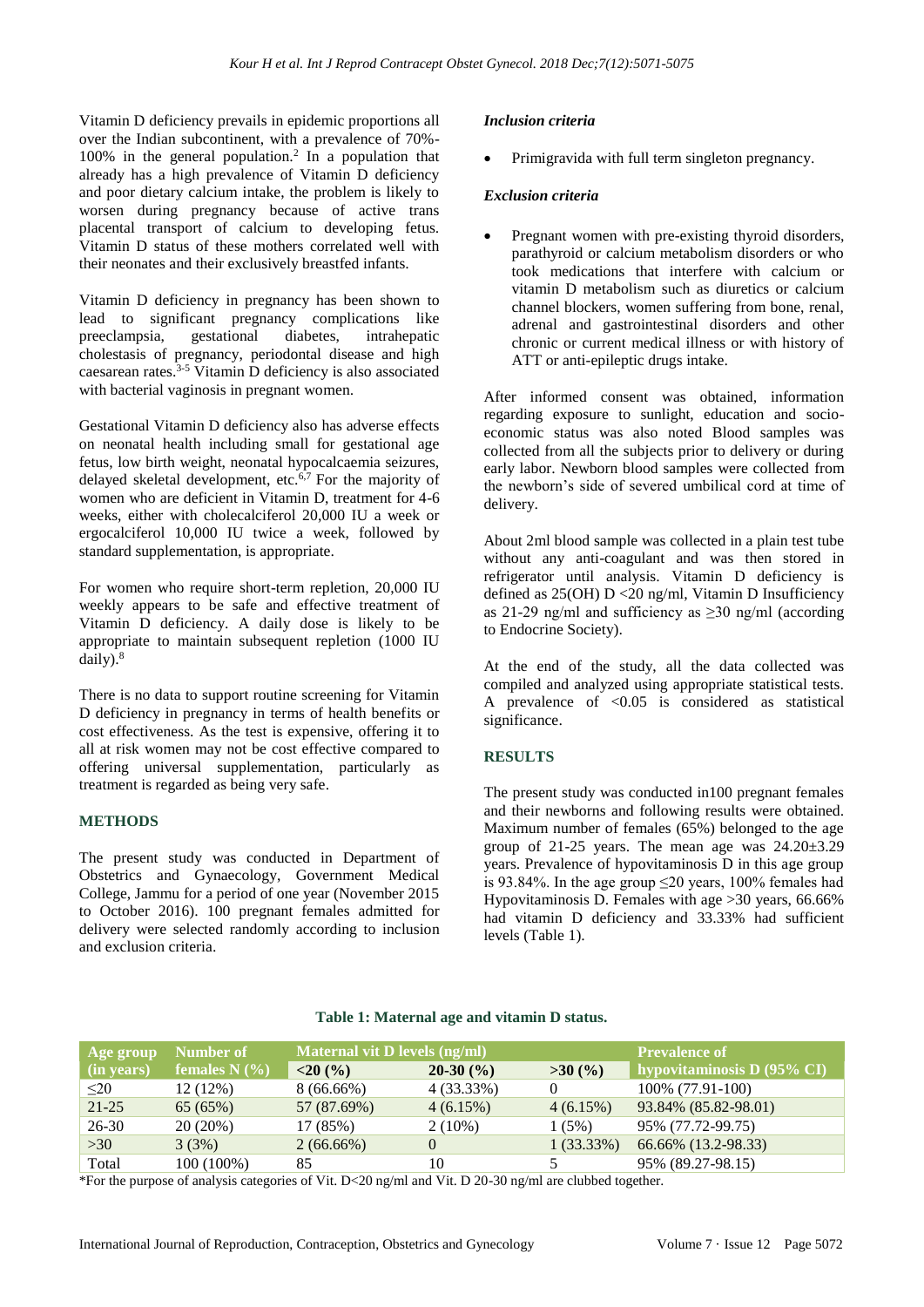| Table 2: Residence and maternal vitamin D status. |  |  |
|---------------------------------------------------|--|--|
|                                                   |  |  |

| <b>Residence</b> | Number of       | Maternal vit D levels (ng/ml) |             |             | ' Prevalence of <sub>'</sub>          |  |
|------------------|-----------------|-------------------------------|-------------|-------------|---------------------------------------|--|
|                  | females $N(\%)$ | $<$ 20 (%)                    | $20-30(%)$  | >30(%)      | hypovitaminosis D $(95\% \text{ CI})$ |  |
| Urban            | 61 (61%)        | 50 (81.96%)                   | 7 (11.47%)  | $4(6.55\%)$ | 93.44% (84.94-97.88)                  |  |
| Rural            | 39 (39%)        | 35 (89.74%)                   | $3(7.69\%)$ | 1(2.565%)   | 97.43% (88-99.87)                     |  |
| Total            | $100(100\%)$    | 85 (85%)                      | $10(10\%)$  | 5(5%)       | 95% (89.27-98.15)                     |  |

\*For the purpose of analysis categories of Vit. D<20 ng/ml and Vit. D 20-30 ng/ml are clubbed together.

p value=0.3739 by Mantel-Haenszel chi square test (not significant).

#### **Table 3: Maternal education and vitamin D status.**

| <b>Educational</b>                   | Number of       | <b>Maternal vit D levels (ng/ml)</b> |              |              | <b>Prevalence of</b>       |  |
|--------------------------------------|-----------------|--------------------------------------|--------------|--------------|----------------------------|--|
| <b>status</b>                        | females $N$ (%) | <20(%)                               | $20-30(%)$   | >30(%)       | hypovitaminosis D (95% CI) |  |
| Uneducated                           | 6(6%)           | $5(83.33\%)$                         | $1(16.66\%)$ | $\theta$     | $100\%$ (60.7-100)         |  |
| Up to $10^{\text{th}}$               | 56 (56%)        | 53 (94.64%)                          | 2(3.57%)     | 1(1.78%)     | 98.21% (91.51-99.91)       |  |
| $10^{\text{th}}$ to $12^{\text{th}}$ | 28 (28%)        | 19 (67.85%)                          | $6(21.42\%)$ | $3(10.71\%)$ | 89.28% (73.55-97.2)        |  |
| Above $12th$                         | $10(10\%)$      | $8(80\%)$                            | $1(10\%)$    | $1(10\%)$    | 90% (59.65-99.5)           |  |
| Total                                | 100 (100%)      | 85                                   | 10           |              | 95% (89.27-98.15)          |  |

\*For the purpose of analysis categories of Vit. D<20 ng/ml and Vit. D 20-30 ng/ml are clubbed together.

Extended Mantel-Haenszel chi square for linear trend  $= 4.27$ . p-value (1 degree of freedom)  $= 0.03868$  (significant).

#### **Table 4: Reported exposure to sunlight and maternal vitamin D status.**

| <b>Exposure to sunlight Number of</b> |                     | <b>Maternal vit D levels (ng/ml)</b> |              |             | <b>Prevalence of</b>       |
|---------------------------------------|---------------------|--------------------------------------|--------------|-------------|----------------------------|
| (in hours)                            | females $N$ $(\% )$ | < 20(96)                             | $20-30(%)$   | >30(%)      | hypovitaminosis D (95% CI) |
|                                       | 35 (35%)            | 33 (94.28%)                          | 1(2.85%)     | 1(2.85%)    | 97.14% (86.71-99.86)       |
| $1 - 2$                               | 57 (57%)            | 45 (78.94%)                          | $8(14.03\%)$ | $4(7.01\%)$ | 92.98% (83.94-97.73)       |
| >2                                    | 8 (8%)              | 7(87.5%)                             | $1(12.5\%)$  | $\theta$    | $100\%$ (68.77-100)        |
| Total                                 | $100(100\%)$        | 85 (85%)                             | $10(10\%)$   | 5(5%)       | 95% (89.27-98.15)          |

\*For the purpose of analysis categories of Vit. D<20 ng/ml and Vit. D 20-30 ng/ml are clubbed together.

Extended Mantel-Haenszel chi square for linear trend  $= 0.42$ . p-value (1 degree of freedom) = 0.5161 (not significant).

#### **Table 5: Maternal and neonatal vitamin D levels.**

| Neonatal vitamin D                          | Number of       | Maternal vit D levels (ng/ml) |            |            |                            |
|---------------------------------------------|-----------------|-------------------------------|------------|------------|----------------------------|
| $\lceil \text{levels}(\text{ng/ml}) \rceil$ | babies $N(\% )$ | < 20(96)                      | $20-30(%)$ | >30(%)     | <b>Prevalence (95% CI)</b> |
| <20                                         | 91 (91%)        | 85 (93.40%)                   | 6(6.59%)   |            | 100\% (96.76-100)          |
| $20-30$                                     | 8(8%)           |                               | $4(50\%)$  | $4(50\%)$  | 50% (18.41-81.59)          |
| >30                                         | 1 (1%)          |                               |            | $1(100\%)$ | $0\%$ (0.0-95)             |
| Total                                       | $100(100\%)$    | 85 (85%)                      | $10(10\%)$ | 5(5%)      | 95% (89.27-98.15)          |

#### **Table 6: Maternal and neonatal vitamin D status.**

| <b>Vitamin D levels</b><br>(ng/ml) | No. of pregnant<br><b>females</b> | <b>Prevalence</b><br>$(95\% \text{ CI})$ | No. of<br>newborns | <b>Prevalence</b><br>$(95\% \text{ CI})$ |
|------------------------------------|-----------------------------------|------------------------------------------|--------------------|------------------------------------------|
| $\langle 20 \rangle$ (Deficiency)  | 85                                | 85% (76.98-91.02)                        | 91                 | 91\% (84.13-95.52)                       |
| 20-30 (Insufficiency)              | 10                                | $10\%$ (5.19-17.1)                       |                    | 8% (3.785-14.62)                         |
| $>30$ (Sufficiency)                |                                   | $5\%$ (1.85-10.73)                       |                    | 1% (0.050-4.832)                         |
| Total                              | 100                               |                                          | 100                |                                          |

61% of the females belonged to urban area and 39% from rural area. It was observed that women from rural areas are more deficient in Vitamin D as compared to the urban females. Out of the 39 rural women, 35(89.74%) were found to have Vitamin D deficiency, 3(7.69%) had insufficiency and only one woman (2.565%) had sufficient levels of Vitamin D. Out of the 61 urban women, 50 (81.96%) were found to have Vitamin D deficiency, 7 (11.47%) had insufficiency and only 4 woman (6.55%) had sufficient levels of Vitamin D.

Mean maternal Vitamin D levels amongst the rural and the urban women is  $14.75 \pm 6.30$  ng/mL and  $18.08 \pm 7.23$ ng/mL respectively. Prevalence of hypovitaminosis D is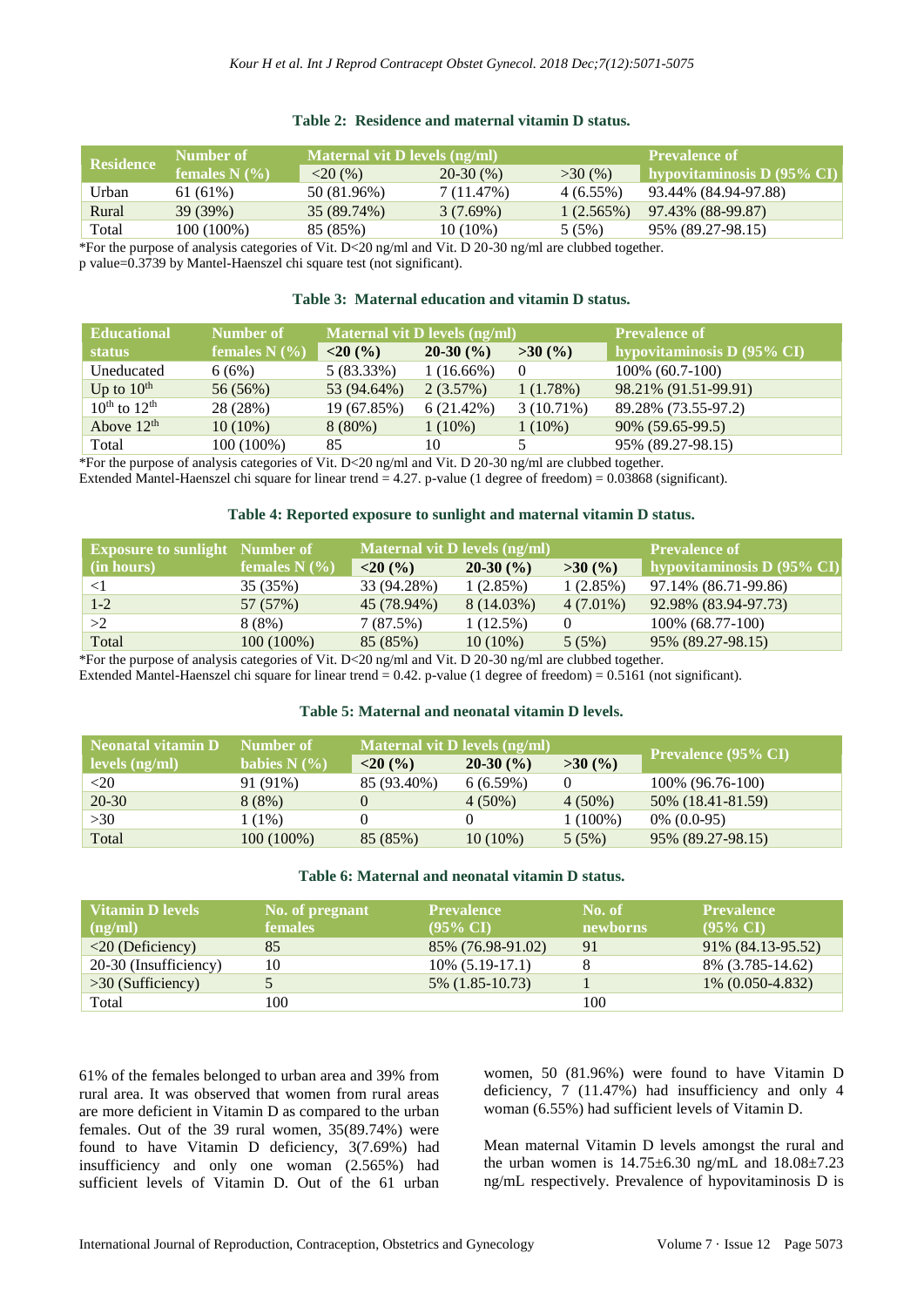97.43% amongst the rural females as compared to93.44% among the urban women (Table 2).

56% females had attained formal education up to  $10<sup>th</sup>$ class, 6% were uneducated and Only 10% had attained education above 12th class. Mean maternal Vitamin D levels amongst the different educational groups were calculated and found as follows- Uneducated-12.88±6.99 ng/ml; Up to  $10^{th}$  class-14.86 $\pm$ 4.77 ng/ml;  $10^{th}$  to  $12^{th}$ class-20.77 $\pm$ 8.94 ng/ml and above 12<sup>th</sup> class-18.70 $\pm$ 7.34 ng/ml. Prevalence of hypovitaminosis D was maximum amongst the illiterate females 100% (Table 3). Significant association was found between maternal education and vitamin D status (p-value=0.03).

57 females (57%) had reported an exposure to sunlight only for 1-2 hours in a day. Only 8% females had exposure more than 2 hours. It was observed that females with minimum hours of exposure to sunlight  $(\langle$ 1hour) were most deficient in Vitamin D, i.e. 94.28%. Mean maternal vitamin D level is15.19±5.43 ng/mL in such females. Amongst the females who had reported sunlight exposure of more than 2 hours, 87.5% had deficient levels of vitamin D. Prevalence of hypovitaminosis D amongst the group of females with 1-2 hours reported exposure to sunlight, which includes maximum number of females, is 92.98% (Table 4).

In the present study, prevalence of vitamin D deficiency has been found in 85% of the pregnant females. 10% females had vitamin D insufficiency and only 5% females had sufficient levels of Vitamin D (Table 5 and 6). Prevalence of hypovitaminosis D i.e. taking together vitamin D deficiency and insufficiency is 95%. Mean maternal vitamin D level is 16.78±7.04 ng/ml.



**Figure 1: Correlation between maternal and neonatal vitamin D levels.**

Prevalence of Vitamin D deficiency amongst the newborns is 91, 8% had vitamin D insufficiency and only 1% had sufficient levels of vitamin D. Mean newborn vitamin D level is 11.29±5.75 ng/ml. All the Vitamin D deficient mothers i.e. 85%, delivered babies who were Vitamin D deficient. A positive co-relation was found between the maternal and neonatal vitamin D levels (Figure 1).

#### **DISCUSSION**

The mean age in present study was  $24.20 \pm 3.29$  years which was comparable to study conducted by Sharma et al.<sup>9</sup> where mean age was  $23\pm5.85$  years. Females  $\leq 20$ and ≥30years had prevalence of hypovitaminosis D of 100% and 66.66% respectively, which was similar to study by Al Faris NA where prevalence of vitamin D deficiency in younger females was 53.2% and 38.2% in older females.<sup>10</sup> However, no significant association was found between maternal age and vitamin D status as concluded by Sharma et al.<sup>9</sup>

61% females belonged to urban areas and 39% to rural areas. Vitamin D deficiency was found more amongst the rural pregnant females (89.74%). Prevalence of hypovitaminosis D was higher in rural females. Association of maternal Vitamin D status and residence was not found to be statistically significant in present study which was comparable to Study conducted by Sachan et al where mean maternal vitamin D levels in the urban and rural women did not differ significantly.<sup>11</sup>

56% female had attained formal education up to  $10<sup>th</sup>$  class and only 10% above  $12<sup>th</sup>$  class. 6% of females were uneducated. Prevalence of hypovitaminosis D among the illiterate females was 100%**.** Significant association was found between maternal education and vitamin D status (p-value=0.03) in present study which was comparable to study by Sharma et al.<sup>9</sup> who found that amongst the illiterate women prevalence of hypovitaminosis D was 95.74%.

57% females reported an exposure to sunlight for 1-2 hours in a day. No significant correlation was found between vitamin D status and sunlight exposure in present study. On the contrary in present study prevalence amongst the group who received sunlight for maximum time i.e. >2 hours were highest. This may possibly explained by the fact that actual hours of exposure to sunlight could not by calculated accurately by any means and moreover in present study authors have documented the hours of exposure as reported by the subjects which cannot be exact. Also, pigmented skin, excessive clothing and air pollution may interfere with Vitamin D synthesis on exposure to sunlight. Al Faleh et al in a study in Saudi Arabia found no association between maternal Vitamin D levels and level of sun exposure.<sup>12</sup> In present study prevalence of Maternal and Neonatal vitamin D deficiency was 85% and 91% respectively which was comparable to study by Sachan et